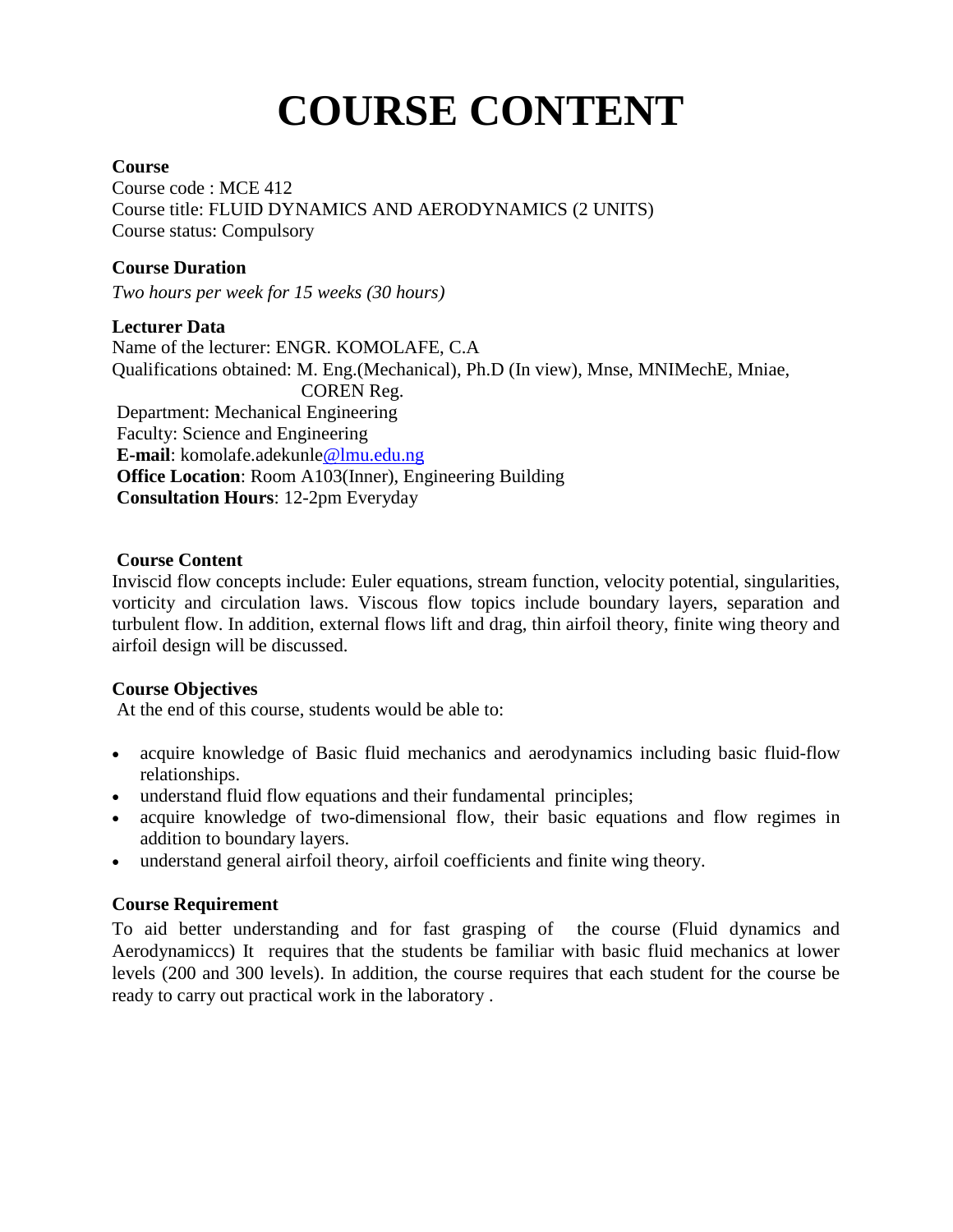## **Method of Grading**

| S/N | Grading                     | Score $(\%)$ |
|-----|-----------------------------|--------------|
|     | Test                        |              |
|     | Assignment                  |              |
|     | Practical (laboratory work) |              |
|     | <b>Final Examination</b>    |              |
|     | <b>Total</b>                | 100          |

## **Course Delivery Strategies**

- Provision of detailed explanation in class on the topic.
- Provision of adequate illustration on the board.
- Making lecturing periods interactive through group discussion.
- Giving the students class work during the lecture period.
- Giving take-home assignments at the end of each lecture.

# **COURSE OUTLINES**

## **Module 1**

Week 1: Introduction to Fluid dynamics (Basic fluid properties and Methods for studying fluid flow patterns)

Week 2: Fundamental definition of fluid particles, Nature or types of fluid flow and laws governing the motion of bodies to fluid motion

Week 3: Equations of fluid motion ( Euler's equation, Bernoullis equation of motion etc.)

# **Module 2**

Week 4: Concept of velocity potential, streamlines, stream tubes and stream function.

Week 5: Singularity, Vorticity and Circulation laws.

Week 6: Theories of boundary layers

# **Module 3**

Week 7: Concept of Separation, Laminar and Turbulent flows Week 8: Basic concept of Aerodynamics and Mid semester Examination Week 9: External flows Lift and Drag force and coefficient of drag. .

# **Module 4**

Week 10: General airfoil theory and airfoil coefficients

Week 11: Thin airfoil analysis and applications

Week 12: Thin airfoil theory in supersonic flow

## **Module 5**

Week 13: Wing finite theory and airfoil design Week 14: Wing loading Week 15: Revision

**Tutorials:** Questions will be given to the student at the end of each lecture.